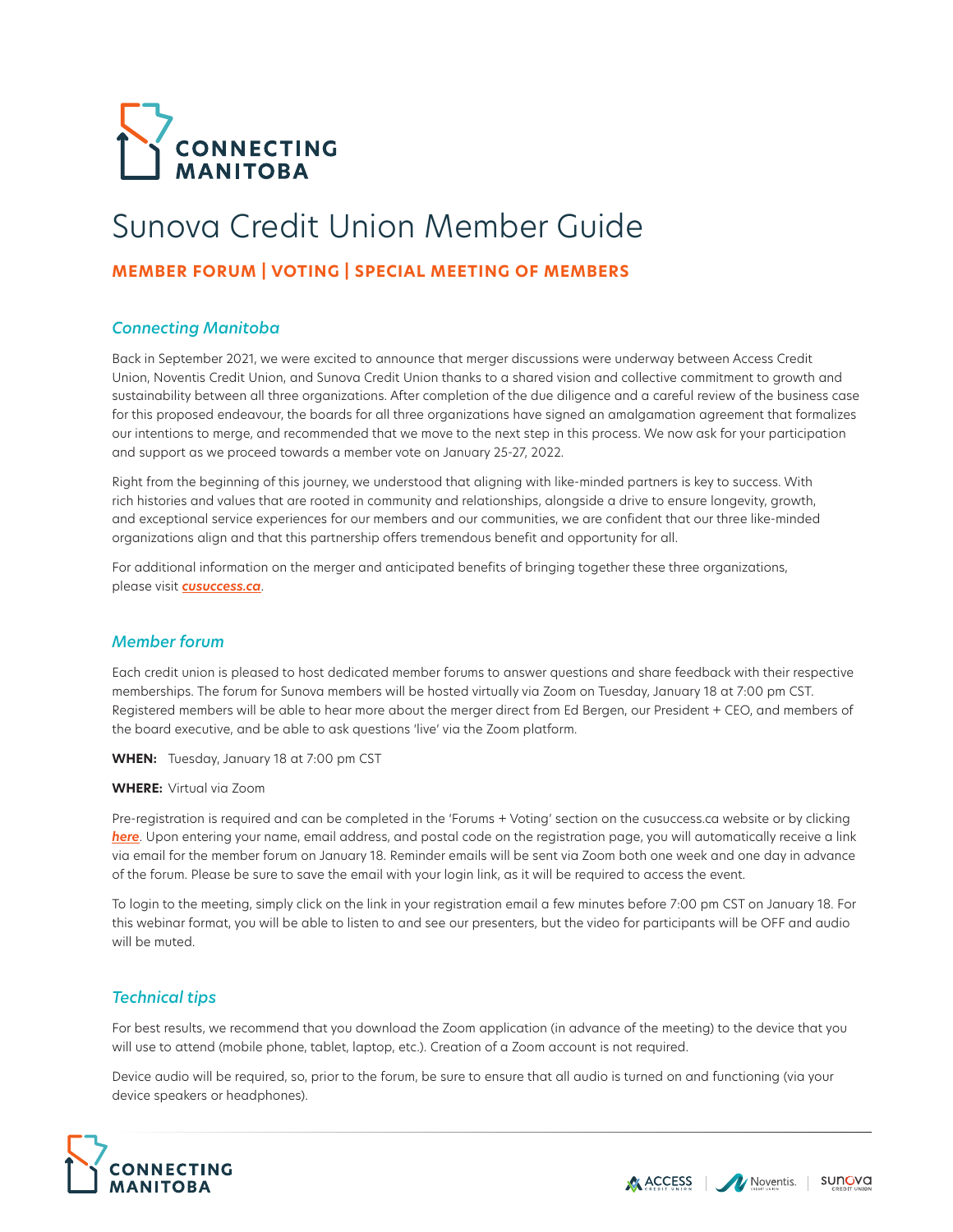Additional information on how to join and participate in a webinar using the Zoom platform can be found *[here](https://support.zoom.us/hc/en-us/sections/4415032875789-Attending-Webinars)*. If you require assistance when attempting to join the meeting, please contact *[Zoom technical support](https://support.zoom.us/hc/en-us/articles/201362003-Zoom-technical-support)*.

## *Questions about the merger*

Members may submit questions at any time; they will be collected and then addressed at the appropriate time during the forum. In addition, you may submit your questions in advance by emailing together@sunovacu.ca. Simply make a note in your email that you'd like the question addressed at the member forum.

#### For attendees joining us online:

- Click the 'Q+A' button in the panel at the bottom of the platform to ask your question.
- Simply type in your question, and then hit 'submit' to have your question addressed during the forum.

#### For attendees joining us via telephone:

• Those participating by phone will be able to hear the presentation; however, will not have the opportunity to ask questions.

Please note that similar questions may be consolidated, and anything not relevant to the merger will not be addressed at this forum.

## *Voting*

We invite and encourage all eligible members to vote on the proposed merger at the end of January 2022. Voting will take place online starting the morning of January 25 and continue until the first few minutes of the Special Meeting of Members on January 27, 2022. Following is all you need to know about voter eligibility and how to vote:

## *Voter eligibility*

- One member, one vote (regardless of the number of shares held).
- Must be 18 years of age or older.
- Each joint membership has one vote. The two (or more) people who hold the joint membership shall vote as one.
- A member that is a corporation or association must appoint a representative to vote on behalf of that membership. All eligible organizations were mailed a letter and resolution at the end of December to appoint their representative (if not already on file), which must be received no later than 5:00 pm on Wednesday, January 12.
	- » Resolutions may be dropped off at your local branch or emailed to helphq@sunovacu.ca.
	- » The appointment of the voter for the corporation will remain in effect until we are advised by written request to appoint a new representative. If you have already provided us with a copy of this resolution for a past board election or vote, there is no need to do anything further unless you want to appoint someone new.
	- » No member may have more than two votes (one for a personal membership and one for the corporation or association) and no member may represent more than one corporation or association.
- A sole proprietorship is not considered a 'body corporate' and is not an entity that may vote twice (i.e. once as an individual member and once as a business).
- A partnership is not considered a 'body corporate' and is not an entity that may vote twice (i.e. once as an individual member and once as a business).
- Executors / administrators may vote on behalf of an estate account.
- Proxy voting is not allowed.





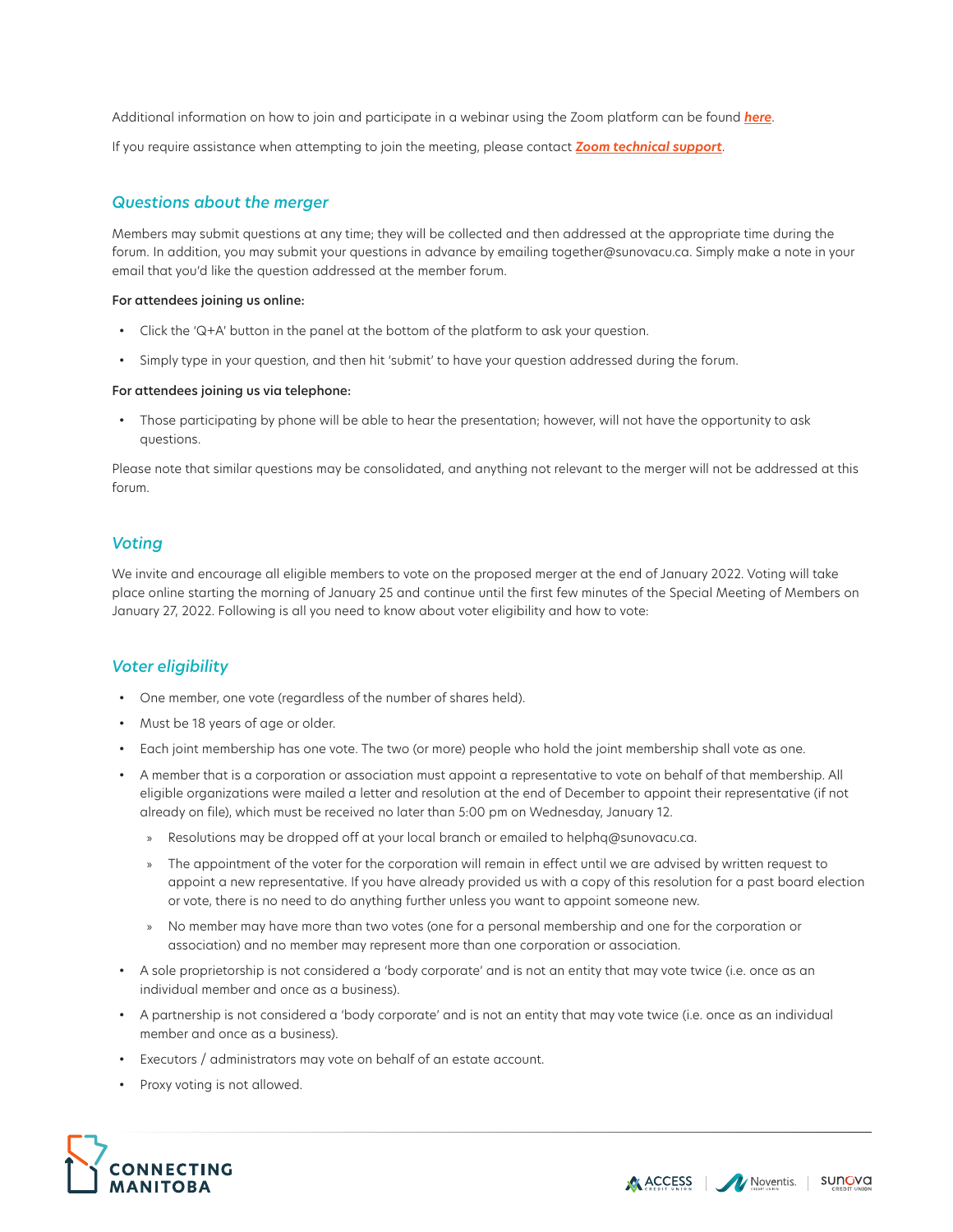- A power of attorney does not have the right to vote. It is the principal (owner) who has the only vote, as a power of attorney is equivalent to a proxy in this scenario.
- For a membership that has been opened by an individual in trust of another, the trustee may vote as the 'holder' of the membership, provided the beneficial owner is age 18 or older.
	- » If the beneficial owner is a minor, there is no right to vote as members must be 18 or older to participate in the vote.
	- » If the beneficial owner is over the age of 18 and also has an individual membership in their own name, the trustee is not entitled to vote as the beneficial owner already has the right to vote with their personal membership, and cannot vote more than once.
- Our member voter list must align with our official notice of meeting timing, so, as a result, the list will be finalized at 5:00 pm on January 12. Any new memberships or members who turn 18 after that date will not be eligible to vote.

We know some of this criteria can be confusing, so if you have any questions regarding the votes you are eligible for please reach out to your local branch or Help HQ.

#### *How to vote*

To make it as convenient and as safe as possible for members to vote on this recommended merger, all voting will take place online at the end of January.

**JANUARY 25:** Voting begins at 9:00 am CST

JANUARY 27: Voting ends after a motion at the Special Meeting of Members shortly after 6:00 pm CST

To cast your vote, simply visit *[sunovacu.ca/mergervote](https://www.sunovacu.ca/mergervote/)* anytime between January 25 – 27. Members can sign in using their member number and online banking or phone-in password. If you do not have either of these set up, please contact your local branch or Help HQ for assistance. For those not comfortable using their own device, tablets will be available in all branches during the voting period and our staff will be more than happy to help.

- Visit the voting site where you will have the opportunity to review the amalgamation agreement and other relevant information prior to casting your vote.
- Click the 'vote now' link, and login using your member number and online banking / app or phone-in password.
- After logging in, review the Special Resolution and then identify if you are 'In Favour' of or 'Opposed' to the proposed merger.
- After clicking 'Next', you will confirm your vote and then click 'Submit' to officially cast your ballot.
- If you have more than one vote, you can login and vote again.

#### *Special Meeting of Members*

The results of the member vote will be announced at the Special Meeting of Members and on our website the evening of January 27.

**WHEN:** Thursday, January 27 at 6:00 pm CST

#### **WHERE:** Virtual via Zoom

Registration is required to participate. To pre-register for the Special Meeting of Members, please visit *[cusuccess.ca](https://cusuccess.ca/forums-voting/)* prior to 5:00 pm CST on Wednesday, January 26.

Please note that online voting will conclude after a motion at the Special Meeting of Members (shortly after 6:00 pm), and there will be no question and answer period at this event. We encourage you to attend the member forum on January 18 for the opportunity to ask questions and learn more about the proposed merger.

After submitting your pre-registration information, your membership will be confirmed by our staff, and your link for the Zoom meeting will be forwarded via email. (This may take a day or two depending on the volume of registrations received.)